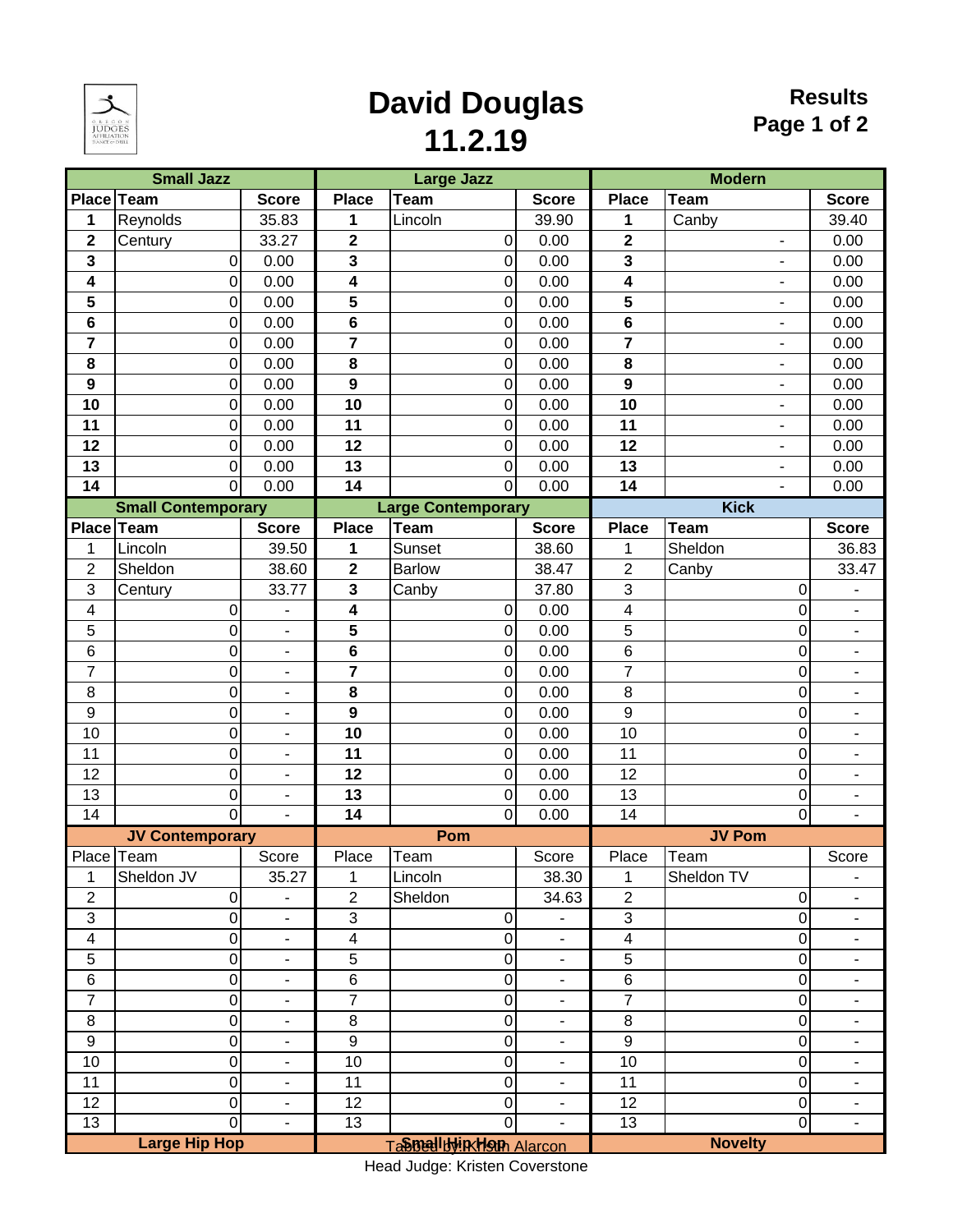

### **David Douglas 11.2.19**

| <b>Place Team</b> |          | <b>Score</b> | <b>Place</b> | <b>Team</b>    | <b>Score</b> | <b>Place</b>   | <b>Team</b>   | <b>Score</b>             |
|-------------------|----------|--------------|--------------|----------------|--------------|----------------|---------------|--------------------------|
| 1                 | Lincoln  | 35.10        |              | Sheldon        | 38.73        |                | Sheldon       | 37.90                    |
| 2                 | $\Omega$ | 0.00         | 2            | Sunset         | 38.20        | $\overline{2}$ | <b>Barlow</b> | 36.60                    |
| 3                 |          | 0.00         | 3            | Reynolds       | 37.37        | 3              | 0             | ٠                        |
| 4                 |          | 0.00         | 4            | 0              | -            | 4              |               |                          |
| 5                 |          | 0            | 5            | 0              | ۰            | 5              | 0             | $\overline{\phantom{0}}$ |
| 6                 |          | 0            | 6            | 0              | -            | 6              |               |                          |
| ⇁                 |          | 0            | 7            | 0              | -            |                | 0             | ٠                        |
| 8                 |          | 0            | 8            | 0              | -            | 8              |               |                          |
| 9                 | O        | 0            | 9            | 0              | -            | 9              | 0             | -                        |
| 10                |          | 0            | 10           | 0              | -            | 10             | 0             |                          |
| 11                |          | 0            | 11           | 0              | -            | 11             | 0             | $\overline{\phantom{0}}$ |
| 12                |          | 0            | 12           | 0              | -            | 12             | 0             |                          |
| 13                |          | 0            | 13           | 0              | -            | 13             |               | ۰                        |
| 14                | 0        | 0            | 14           | $\overline{0}$ | ۰            | 14             | 0             |                          |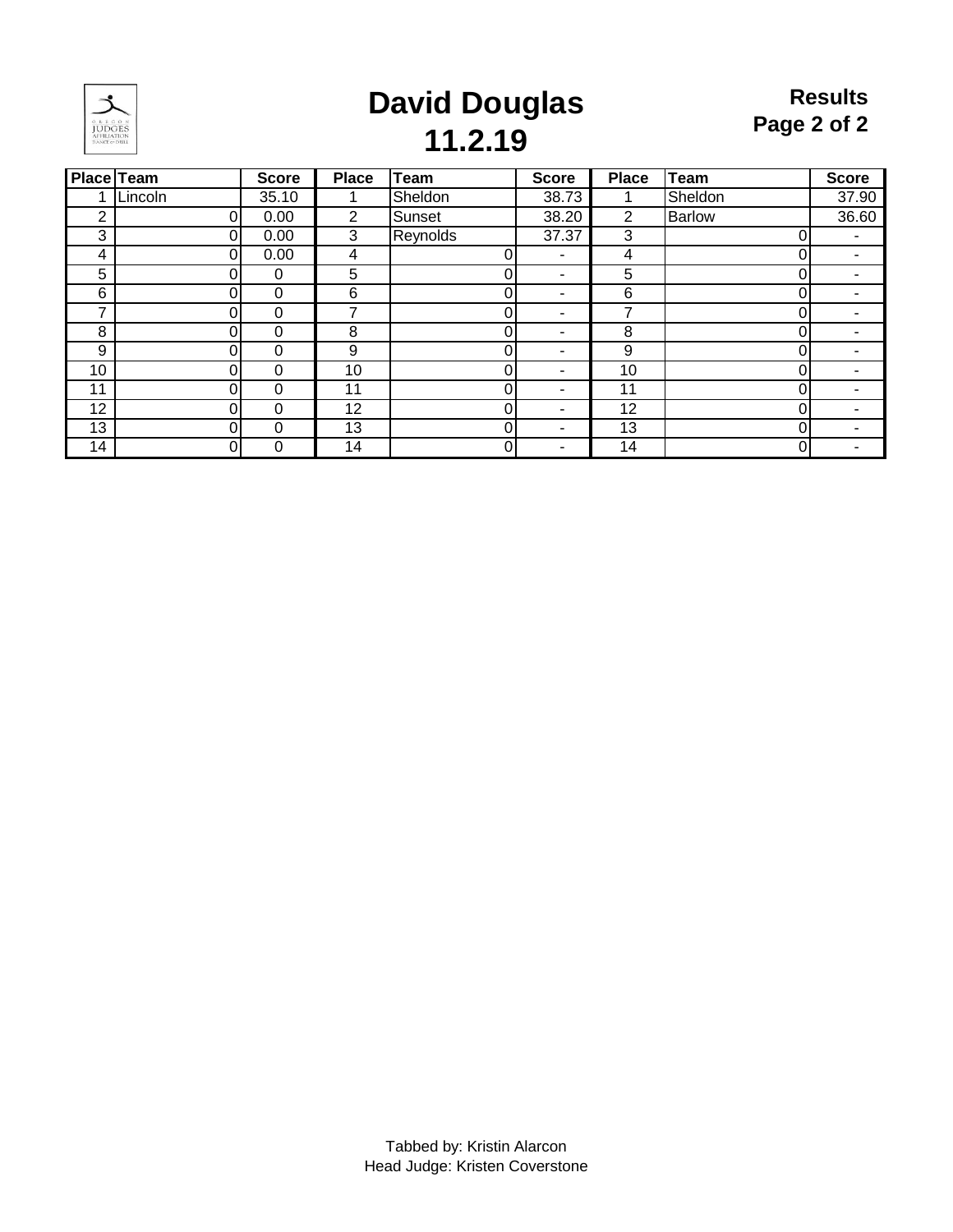

### **Event Date**

#### **Results Page 1 of 2**

|                  | <b>Small Jazz</b> |                              |                         | Jazz                   |                              | <b>Sm Contemp</b>       |                              |                          |  |
|------------------|-------------------|------------------------------|-------------------------|------------------------|------------------------------|-------------------------|------------------------------|--------------------------|--|
| Place Team       |                   | <b>Score</b>                 | <b>Place</b>            | <b>Team</b>            | <b>Score</b>                 | <b>Place</b>            | <b>Team</b>                  | <b>Score</b>             |  |
| 1                | 0                 | 0.00                         | 1                       | Pendleton              | 39.33                        | 1                       | Clackamas                    | 42.03                    |  |
| $\mathbf{2}$     | 0                 | 0.00                         | $\overline{\mathbf{2}}$ | <b>Valley Catholic</b> | 37.90                        | $\mathbf 2$             | South Albany                 | 40.63                    |  |
| $\mathbf{3}$     | 0                 | 0.00                         | $\mathbf{3}$            | Clackamas              | 37.67                        | 3                       | Mountainside                 | 38.93                    |  |
| 4                | 0                 | 0.00                         | $\overline{\mathbf{4}}$ | <b>West Albany</b>     | 35.40                        | 4                       | Glencoe                      | 37.70                    |  |
| 5                | 0                 | 0.00                         | $\overline{\mathbf{5}}$ | Philomath              | 32.33                        | 5                       | Milwaukie                    | 35.83                    |  |
| 6                | 0                 | 0.00                         | $\bf 6$                 | 0                      | 0.00                         | $\bf 6$                 | ۰                            | 0.00                     |  |
| $\overline{7}$   | 0                 | 0.00                         | $\overline{7}$          | 0                      | 0.00                         | $\overline{7}$          |                              | 0.00                     |  |
| 8                | 0                 | 0.00                         | 8                       | 0                      | 0.00                         | 8                       | $\qquad \qquad \blacksquare$ | 0.00                     |  |
| $\boldsymbol{9}$ | 0                 | 0.00                         | 9                       | 0                      | 0.00                         | $\boldsymbol{9}$        |                              | 0.00                     |  |
| 10               | 0                 | 0.00                         | 10                      | 0                      | 0.00                         | 10                      | $\overline{a}$               | 0.00                     |  |
| 11               | 0                 | 0.00                         | 11                      | 0                      | 0.00                         | 11                      | $\overline{\phantom{0}}$     | 0.00                     |  |
| 12               | 0                 | 0.00                         | 12                      | 0                      | 0.00                         | 12                      | $\qquad \qquad \blacksquare$ | 0.00                     |  |
| 13               | 0                 | 0.00                         | 13                      | 0                      | 0.00                         | 13                      | $\qquad \qquad \blacksquare$ | 0.00                     |  |
| 14               | $\overline{0}$    | 0.00                         | $\overline{14}$         | $\overline{0}$         | 0.00                         | 14                      | $\overline{a}$               | 0.00                     |  |
|                  | <b>Hip Hop</b>    |                              |                         | <b>Modern</b>          |                              |                         | Div6 (Kick)                  |                          |  |
| Place Team       |                   | <b>Score</b>                 | <b>Place</b>            | <b>Team</b>            | <b>Score</b>                 | <b>Place</b>            | <b>Team</b>                  | <b>Score</b>             |  |
| 1                | West Albany       | 39.50                        | 1                       | Glencoe                | 37.60                        | 1                       | Scappoose                    | 33.13                    |  |
| $\overline{2}$   | Pendleton         | 39.13                        | $\overline{2}$          | 0                      | 0.00                         | $\overline{2}$          | 0                            |                          |  |
| 3                | Lebanon           | 38.43                        | 3                       | 0                      | 0.00                         | 3                       | 0                            | $\overline{\phantom{a}}$ |  |
| 4                | South Albany      | 38.10                        | $\overline{\mathbf{4}}$ | 0                      | 0.00                         | 4                       | 0                            | $\overline{\phantom{a}}$ |  |
| 5                | Scappoose         | 36.27                        | $5\phantom{1}$          | 0                      | 0.00                         | 5                       | 0                            | $\blacksquare$           |  |
| 6                | Philomath         | 33.60                        | $\bf 6$                 | 0                      | 0.00                         | $\,6$                   | 0                            | ۰                        |  |
| 7                | 0                 | $\overline{\phantom{m}}$     | $\overline{7}$          | 0                      | 0.00                         | $\overline{7}$          | 0                            | $\overline{\phantom{a}}$ |  |
| 8                | 0                 | $\overline{a}$               | 8                       | 0                      | 0.00                         | 8                       | 0                            | $\overline{\phantom{a}}$ |  |
| $\boldsymbol{9}$ | 0                 | $\blacksquare$               | $\boldsymbol{9}$        | 0                      | 0.00                         | $\overline{9}$          | 0                            | $\blacksquare$           |  |
| 10               | 0                 | $\blacksquare$               | 10                      | 0                      | 0.00                         | 10                      | 0                            | $\overline{\phantom{a}}$ |  |
| 11               | 0                 | $\overline{\phantom{m}}$     | 11                      | 0                      | 0.00                         | 11                      | 0                            | $\overline{\phantom{0}}$ |  |
| 12               | $\mathbf 0$       | $\qquad \qquad \blacksquare$ | 12                      | 0                      | 0.00                         | 12                      | 0                            | ۰                        |  |
| 13               | 0                 | $\blacksquare$               | 13                      | 0                      | 0.00                         | 13                      | 0                            | $\overline{\phantom{a}}$ |  |
| 14               | $\overline{0}$    | $\overline{a}$               | $\overline{14}$         | $\overline{0}$         | 0.00                         | 14                      | $\overline{0}$               | $\overline{a}$           |  |
|                  | <b>Lg Contemp</b> |                              |                         | <b>Small Pom</b>       |                              |                         | <b>Large Pom</b>             |                          |  |
| Place Team       |                   | Score                        | Place                   | Team                   | Score                        | Place                   | Team                         | Score                    |  |
| 1                | Valley Catholic   | 40.53                        | 1                       | Gladstone              | 39.40                        | 1                       | Pendleton                    | 41.10                    |  |
| $\overline{2}$   | Pendleton         | 39.43                        | $\overline{2}$          | Miwaukie               | 37.10                        | $\overline{2}$          | Cleveland                    | 37.50                    |  |
| 3                | Sprague           | 38.17                        | $\sqrt{3}$              | Mountainside           | 37.03                        | $\mathsf 3$             | 0                            |                          |  |
| 4                | Gladstone         | 37.53                        | $\overline{\mathbf{4}}$ | Philomath              | 34.63                        | $\overline{\mathbf{4}}$ | 0                            | $\overline{\phantom{a}}$ |  |
| 5                | Cleveland         | 35.97                        | $\sqrt{5}$              | Lebanon                | 33.80                        | $\sqrt{5}$              | 0                            | $\blacksquare$           |  |
| 6                | 0                 | $\qquad \qquad \blacksquare$ | $\,6$                   | 0                      | $\overline{a}$               | $\,6$                   | 0                            | $\blacksquare$           |  |
| $\overline{7}$   | 0                 | $\qquad \qquad \blacksquare$ | $\overline{7}$          | 0                      |                              | $\overline{7}$          | 0                            | $\overline{\phantom{a}}$ |  |
| $\, 8$           | 0                 | $\overline{a}$               | 8                       | 0                      | $\overline{a}$               | 8                       | 0                            | $\overline{\phantom{a}}$ |  |
| $\boldsymbol{9}$ | 0                 | $\qquad \qquad \blacksquare$ | $\boldsymbol{9}$        | 0                      | $\blacksquare$               | $\boldsymbol{9}$        | $\overline{0}$               | $\overline{\phantom{a}}$ |  |
| 10               | 0                 | -                            | 10                      | 0                      | $\qquad \qquad \blacksquare$ | 10                      | $\mathsf{O}\xspace$          | ۰                        |  |
| 11               | $\mathbf 0$       | $\blacksquare$               | 11                      | 0                      | $\overline{\phantom{a}}$     | 11                      | $\overline{0}$               | $\blacksquare$           |  |
| 12               | 0                 |                              | 12                      | 0                      |                              | 12                      | $\overline{0}$               |                          |  |
| 13               | $\overline{0}$    | $\Box$                       | $\overline{13}$         | $\overline{0}$         | $\overline{a}$               | 13                      | $\overline{0}$               | ÷.                       |  |
|                  | <b>Novelty</b>    |                              |                         | Diadided by:           |                              | Div12                   |                              |                          |  |

Head Judge: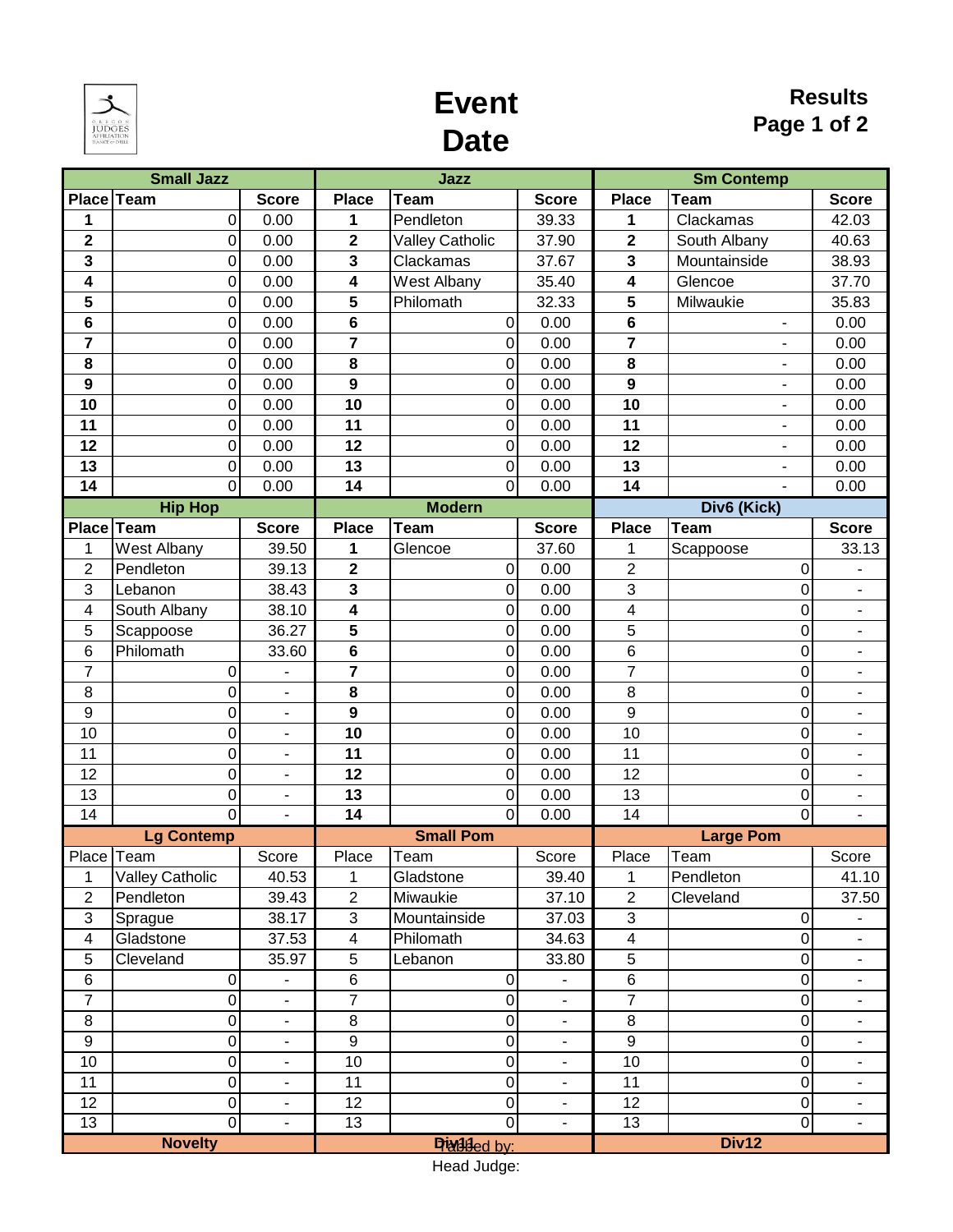

### **Event Date**

|                 | <b>Place Team</b> | <b>Score</b> | <b>Place</b>   | <b>Team</b> | <b>Score</b>   | <b>Place</b> | <b>Team</b> | <b>Score</b> |
|-----------------|-------------------|--------------|----------------|-------------|----------------|--------------|-------------|--------------|
|                 | Sprague           | 38.00        |                | 0           | $\blacksquare$ |              |             | ٠            |
| 2               | Mountainside      | 36.43        | $\overline{2}$ | 0           |                | 2            |             | ٠            |
| 3               | Lebanon           | 36.13        | 3              | 0           |                | 3            |             | ٠            |
| 4               | Philomath         | 34.10        | 4              | 0           |                | 4            |             |              |
| 5               | $\Omega$          | 0            | 5              | 0           |                | 5            | 0           | ۰            |
| 6               |                   | 0            | 6              | 0           | -              | 6            |             | ۰            |
| ⇁               | 0                 | 0            | 7              | 0           | -              |              |             | ٠            |
| 8               |                   | $\mathbf 0$  | 8              | 0           | $\blacksquare$ | 8            |             | -            |
| 9               |                   | 0            | 9              | 0           | ۰              | 9            |             | ۰.           |
| 10 <sup>°</sup> | 0                 | $\mathbf 0$  | 10             | 0           | -              | 10           | 0           |              |
| 11              |                   | 0            | 11             | 0           | -              | 11           |             | ۰            |
| 12              | $\Omega$          | 0            | 12             | 0           | $\blacksquare$ | 12           | 0           | ۰.           |
| 13              |                   | 0            | 13             | 0           |                | 13           |             | -            |
| 14              |                   | 0            | 14             | 0           | -              | 14           |             |              |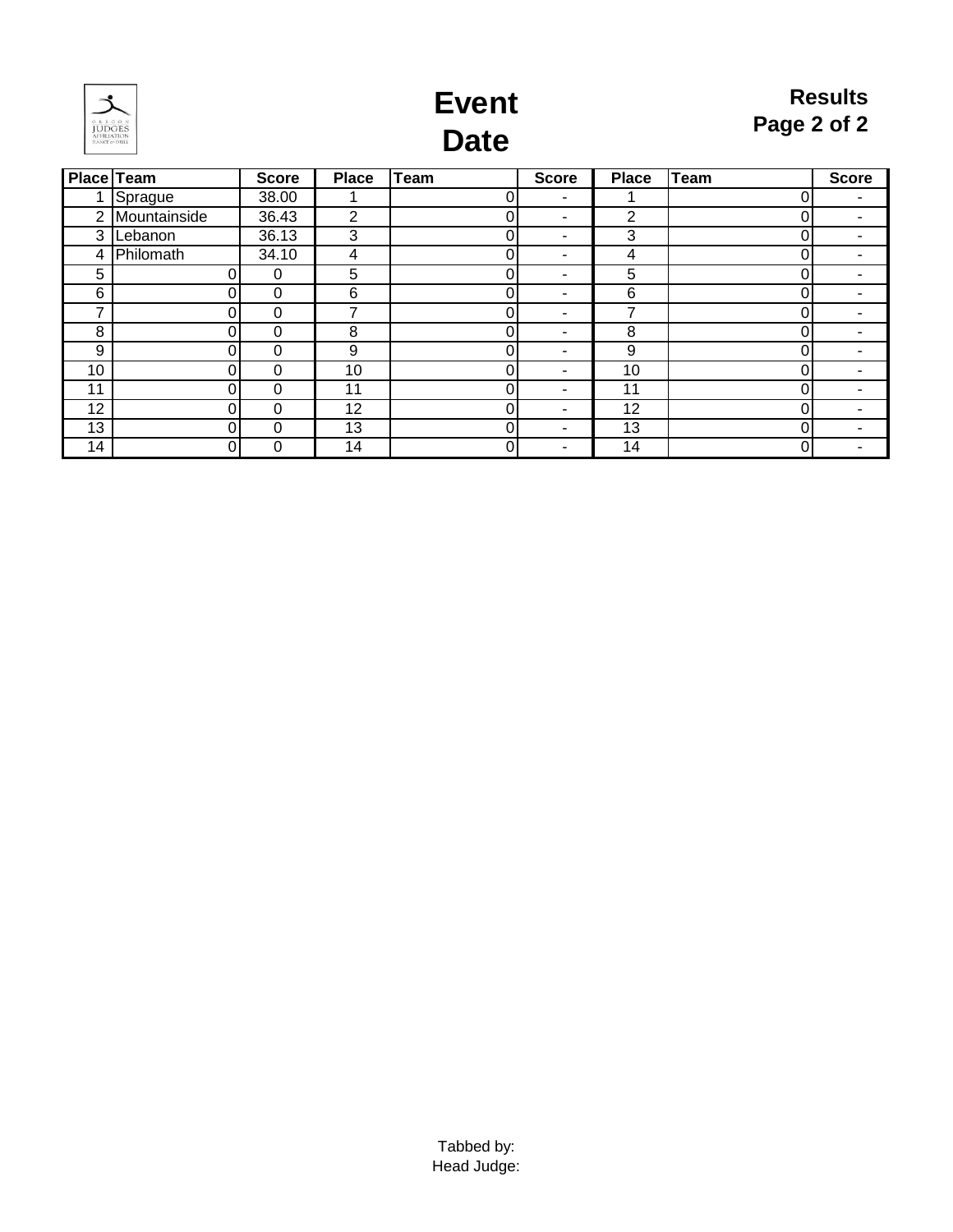

# **Event Date**

|                         | <b>Contemporary</b>     |                              |                              | <b>Hip Hop</b>                       |                |                       | Pom                              |                               |  |
|-------------------------|-------------------------|------------------------------|------------------------------|--------------------------------------|----------------|-----------------------|----------------------------------|-------------------------------|--|
|                         | Place Team              | <b>Score</b>                 | <b>Place</b>                 | Team                                 | <b>Score</b>   | <b>Place</b>          | <b>Team</b>                      | <b>Score</b>                  |  |
| 1                       | Stayton                 | 44.27                        | 1                            | <b>Crook County</b>                  | 37.77          | 1                     | Centennial                       | 35.43                         |  |
| $\overline{\mathbf{2}}$ | Silverton               | 38.33                        | $\mathbf{2}$                 | Parkrose                             | 35.90          | $\mathbf{2}$          | Liberty                          | 33.23                         |  |
| $\mathbf{3}$            | Grant                   | 36.50                        | $\mathbf{3}$                 | Putnam                               | 35.13          | 3                     | <b>Sweet Home</b>                | 31.77                         |  |
| $\overline{\mathbf{4}}$ | Centennial              | 34.43                        | 4                            | Estacada                             | 30.07          | 4                     | McNary                           | 30.27                         |  |
| 5                       | Estacada                | 28.67                        | 5                            | $\boldsymbol{0}$                     | 0.00           | 5                     | $\overline{\phantom{a}}$         | 0.00                          |  |
| $\bf 6$                 | $\pmb{0}$               | 0.00                         | $\bf 6$                      | $\overline{0}$                       | 0.00           | 6                     | L.                               | 0.00                          |  |
| $\overline{7}$          | $\mathbf 0$             | 0.00                         | $\overline{\mathbf{r}}$      | $\overline{0}$                       | 0.00           | $\overline{7}$        |                                  | 0.00                          |  |
| 8                       | 0                       | 0.00                         | 8                            | $\boldsymbol{0}$                     | 0.00           | 8                     | $\blacksquare$                   | 0.00                          |  |
| $\mathbf{9}$            | $\mathbf 0$             | 0.00                         | $\mathbf{9}$                 | $\mathbf 0$                          | 0.00           | $\mathbf{9}$          | $\blacksquare$                   | 0.00                          |  |
| 10                      | $\mathbf 0$             | 0.00                         | 10                           | $\boldsymbol{0}$                     | 0.00           | 10                    | $\overline{\phantom{a}}$         | 0.00                          |  |
| 11                      | $\boldsymbol{0}$        | 0.00                         | 11                           | $\overline{0}$                       | 0.00           | 11                    | $\overline{a}$                   | 0.00                          |  |
| 12                      | $\mathbf 0$             | 0.00                         | 12                           | $\overline{0}$                       | 0.00           | 12                    | $\overline{\phantom{0}}$         | 0.00                          |  |
| 13                      | $\boldsymbol{0}$        | 0.00                         | 13                           | $\overline{0}$                       | 0.00           | 13                    | $\blacksquare$                   | 0.00                          |  |
| 14                      | $\overline{\mathsf{o}}$ | 0.00                         | 14                           | $\overline{0}$                       | 0.00           | 14                    | $\overline{\phantom{a}}$         | 0.00                          |  |
|                         | Jazz                    |                              |                              | <b>Novelty</b>                       |                |                       | <b>Kick</b>                      |                               |  |
|                         | Place Team              | <b>Score</b>                 | <b>Place</b>                 | Team                                 | <b>Score</b>   | <b>Place</b>          | <b>Team</b><br><b>Sweet Home</b> | <b>Score</b>                  |  |
| 1<br>$\overline{2}$     | Stayton<br>Silverton    | 42.90<br>37.77               | 1<br>$\mathbf{2}$            | <b>Crook County</b><br>Centennial    | 40.67<br>39.03 | 1<br>$\boldsymbol{2}$ |                                  | 29.60                         |  |
| 3                       |                         | 33.47                        |                              |                                      | 0.00           | 3                     | 0<br>$\overline{0}$              | $\overline{\phantom{m}}$      |  |
| $\overline{\mathbf{4}}$ | Liberty<br>McNary       | 29.17                        | 3                            | $\boldsymbol{0}$<br>$\boldsymbol{0}$ | 0.00           | 4                     | 0                                | $\overline{\phantom{0}}$      |  |
| 5                       | $\mathbf 0$             | $\blacksquare$               | 4<br>$\overline{\mathbf{5}}$ | $\overline{0}$                       | 0.00           | $\overline{5}$        | 0                                | ۰<br>$\overline{\phantom{a}}$ |  |
| $6\phantom{1}$          | $\mathbf 0$             | $\overline{\phantom{a}}$     | $\bf 6$                      | $\overline{0}$                       | 0.00           | $\,6$                 | 0                                | $\overline{\phantom{0}}$      |  |
| $\overline{7}$          | $\mathbf 0$             | $\overline{\phantom{a}}$     | $\overline{\mathbf{7}}$      | $\overline{0}$                       | 0.00           | $\overline{7}$        | 0                                | ۰                             |  |
| 8                       | $\mathbf 0$             | $\blacksquare$               | 8                            | $\mathbf 0$                          | 0.00           | 8                     | $\overline{0}$                   | $\overline{\phantom{0}}$      |  |
| $\boldsymbol{9}$        | $\mathbf 0$             | $\overline{\phantom{a}}$     | $\boldsymbol{9}$             | $\overline{0}$                       | 0.00           | $9$                   | 0                                | $\blacksquare$                |  |
| 10                      | $\mathbf 0$             | $\blacksquare$               | 10                           | $\overline{0}$                       | 0.00           | 10                    | 0                                | $\overline{\phantom{a}}$      |  |
| 11                      | $\mathbf 0$             | $\blacksquare$               | 11                           | $\overline{0}$                       | 0.00           | 11                    | 0                                | $\overline{\phantom{m}}$      |  |
| 12                      | $\mathbf 0$             | $\overline{\phantom{a}}$     | 12                           | $\overline{0}$                       | 0.00           | 12                    | 0                                | ۰                             |  |
| 13                      | $\mathbf 0$             | $\blacksquare$               | 13                           | $\mathbf 0$                          | 0.00           | 13                    | $\mathbf 0$                      | $\overline{\phantom{0}}$      |  |
| 14                      | $\overline{0}$          | $\blacksquare$               | $\overline{14}$              | $\overline{0}$                       | 0.00           | $\overline{14}$       | $\overline{\mathsf{o}}$          | ÷,                            |  |
|                         | <b>Modern</b>           |                              |                              |                                      |                |                       |                                  |                               |  |
| Place Team              |                         | Score                        |                              |                                      |                |                       |                                  |                               |  |
| 1                       | Liberty                 | 37.93                        |                              |                                      |                |                       |                                  |                               |  |
| $\overline{2}$          | Parkrose                | 37.53                        |                              |                                      |                |                       |                                  |                               |  |
| $\sqrt{3}$              | $\mathbf 0$             |                              |                              |                                      |                |                       |                                  |                               |  |
| $\overline{\mathbf{4}}$ | $\pmb{0}$               | $\overline{\phantom{0}}$     |                              |                                      |                |                       |                                  |                               |  |
| 5                       | $\mathbf 0$             | ۰                            |                              |                                      |                |                       |                                  |                               |  |
| $\,6$                   | 0                       | $\blacksquare$               |                              |                                      |                |                       |                                  |                               |  |
| $\overline{7}$          | $\mathbf 0$             | $\qquad \qquad \blacksquare$ |                              |                                      |                |                       |                                  |                               |  |
| $\, 8$                  | $\mathbf 0$             | $\qquad \qquad \blacksquare$ |                              |                                      |                |                       |                                  |                               |  |
| $\boldsymbol{9}$        | $\pmb{0}$               | $\overline{\phantom{0}}$     |                              |                                      |                |                       |                                  |                               |  |
| 10                      | $\mathbf 0$             | ٠                            |                              |                                      |                |                       |                                  |                               |  |
| 11                      | $\mathbf 0$             | $\overline{\phantom{a}}$     |                              |                                      |                |                       |                                  |                               |  |
| 12                      | $\mathbf 0$             | ÷,                           |                              |                                      |                |                       |                                  |                               |  |
| 13                      | 0                       | ÷,                           |                              |                                      |                |                       |                                  |                               |  |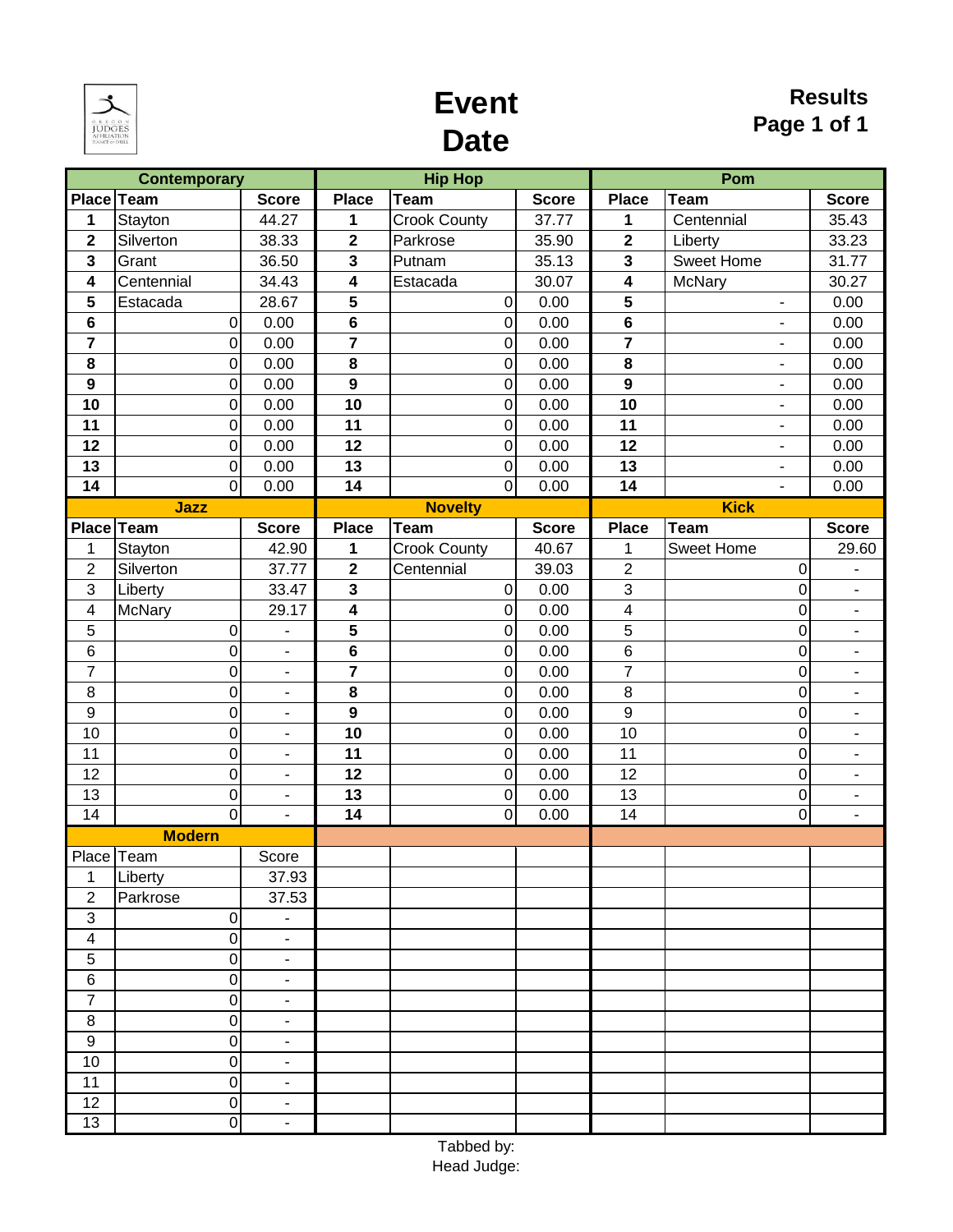

# **Clackamas 11/9/2019**

|                   | <b>Lg Pom</b>     |                          |                         | <b>Sm Hip-Hop</b>      |              |                | <b>Sm Pom</b>            |          |                          |
|-------------------|-------------------|--------------------------|-------------------------|------------------------|--------------|----------------|--------------------------|----------|--------------------------|
| <b>Place Team</b> |                   | <b>Score</b>             | <b>Place</b>            | <b>Team</b>            | <b>Score</b> | <b>Place</b>   | <b>Team</b>              |          | <b>Score</b>             |
| 1                 | Tigard            | 40.63                    | 1                       | Reynolds               | 32.53        | 1              | Gladstone                |          | 34.73                    |
| $\overline{2}$    | Lincoln           | 37.77                    | $\overline{\mathbf{2}}$ | Estacada               | 28.03        | $\overline{2}$ | Milwaukie                |          | 32.63                    |
| 3                 | Tualatin          | 37.30                    | 3                       | $\overline{0}$         | 0.00         | 3              | $\blacksquare$           |          | 0.00                     |
| 4                 | <b>West Linn</b>  | 36.77                    | 4                       | 0                      | 0.00         | 4              | $\overline{\phantom{a}}$ |          | 0.00                     |
| 5                 | Cleveland         | 34.10                    | 5                       | $\overline{0}$         | 0.00         | 5              | L.                       |          | 0.00                     |
| 6                 | Centennial        | 31.57                    | $\overline{6}$          | $\Omega$               | 0.00         | $\overline{6}$ | $\overline{\phantom{a}}$ |          | 0.00                     |
|                   | <b>Sm JV Pom</b>  |                          |                         | <b>Lg Contemporary</b> |              |                | <b>Kick</b>              |          |                          |
| <b>Place</b>      | Team              | <b>Score</b>             | <b>Place</b>            | <b>Team</b>            | <b>Score</b> | <b>Place</b>   | <b>Team</b>              |          | <b>Score</b>             |
| 1                 | <b>Tigard JV</b>  | 33.93                    | 1                       | <b>Tualatin</b>        | 39.93        | 1              | Scappoose                |          | 35.20                    |
| $\overline{2}$    | 0                 |                          | $\mathbf 2$             | Gresham                | 38.97        | $\overline{2}$ |                          | 0        |                          |
| 3                 | 0                 |                          | 3                       | <b>West Linn</b>       | 37.83        | $\overline{3}$ |                          | 0        | $\overline{\phantom{a}}$ |
| 4                 | 0                 | ÷.                       | 4                       | Grant                  | 37.00        | $\overline{4}$ |                          | 0        | $\overline{\phantom{a}}$ |
|                   | <b>Lg Hip-Hop</b> |                          |                         | <b>Sm Contemporary</b> |              |                | Sm Jazz                  |          |                          |
| Place             | Team              | Score                    | Place                   | Team                   | Score        | Place          | Team                     |          | Score                    |
| 1                 | Tualatin          | 39.20                    | 1                       | Lincoln                | 39.60        | 1              | Reynolds                 |          | 35.67                    |
| $\overline{2}$    | Scappoose         | 37.53                    | $\overline{2}$          | Gladstone              | 39.50        | $\overline{2}$ | David Douglas            |          | 32.17                    |
| 3                 | Lincoln           | 36.87                    | 3                       | Tigard                 | 38.40        | 3              | Sandy                    |          | 27.10                    |
| 4                 | 0                 |                          | 4                       | Cleveland              | 35.47        | 4              |                          | 0        |                          |
| 5                 | 0                 | $\overline{\phantom{a}}$ | 5                       | Milwaukie              | 35.00        | 5              |                          | 0        | -                        |
| 6                 | 0                 |                          | 6                       | Centennial             | 31.77        | 6              |                          | 0        |                          |
| $\overline{7}$    | $\overline{0}$    | $\overline{\phantom{a}}$ | $\overline{7}$          | Estacada               | 29.50        | $\overline{7}$ |                          | 0        | $\overline{\phantom{0}}$ |
| 8                 | $\overline{0}$    | $\overline{\phantom{a}}$ | 8                       | Sandy                  | 18.83        | $\overline{8}$ |                          | $\Omega$ | $\blacksquare$           |
|                   | Lg Jazz           |                          |                         | <b>Novelty</b>         |              |                | Div12                    |          |                          |
| <b>Place Team</b> |                   | <b>Score</b>             | <b>Place</b>            | <b>Team</b>            | <b>Score</b> | <b>Place</b>   | Team                     |          | <b>Score</b>             |
| 1                 | Tigard            | 41.43                    | 1                       | Centennial             | 32.50        | 1              |                          | 0        |                          |
| $\overline{2}$    | Lincoln           | 41.40                    | $\overline{2}$          | David Douglas          | 32.17        | $\overline{2}$ |                          | 0        | $\overline{\phantom{0}}$ |
| 3                 | Clackamas         | 40.27                    | $\overline{3}$          | 0                      | ÷,           | $\overline{3}$ |                          | 0        | $\overline{\phantom{0}}$ |
| 4                 | Gresham           | 39.77                    | 4                       | $\overline{0}$         |              | 4              |                          | 0        |                          |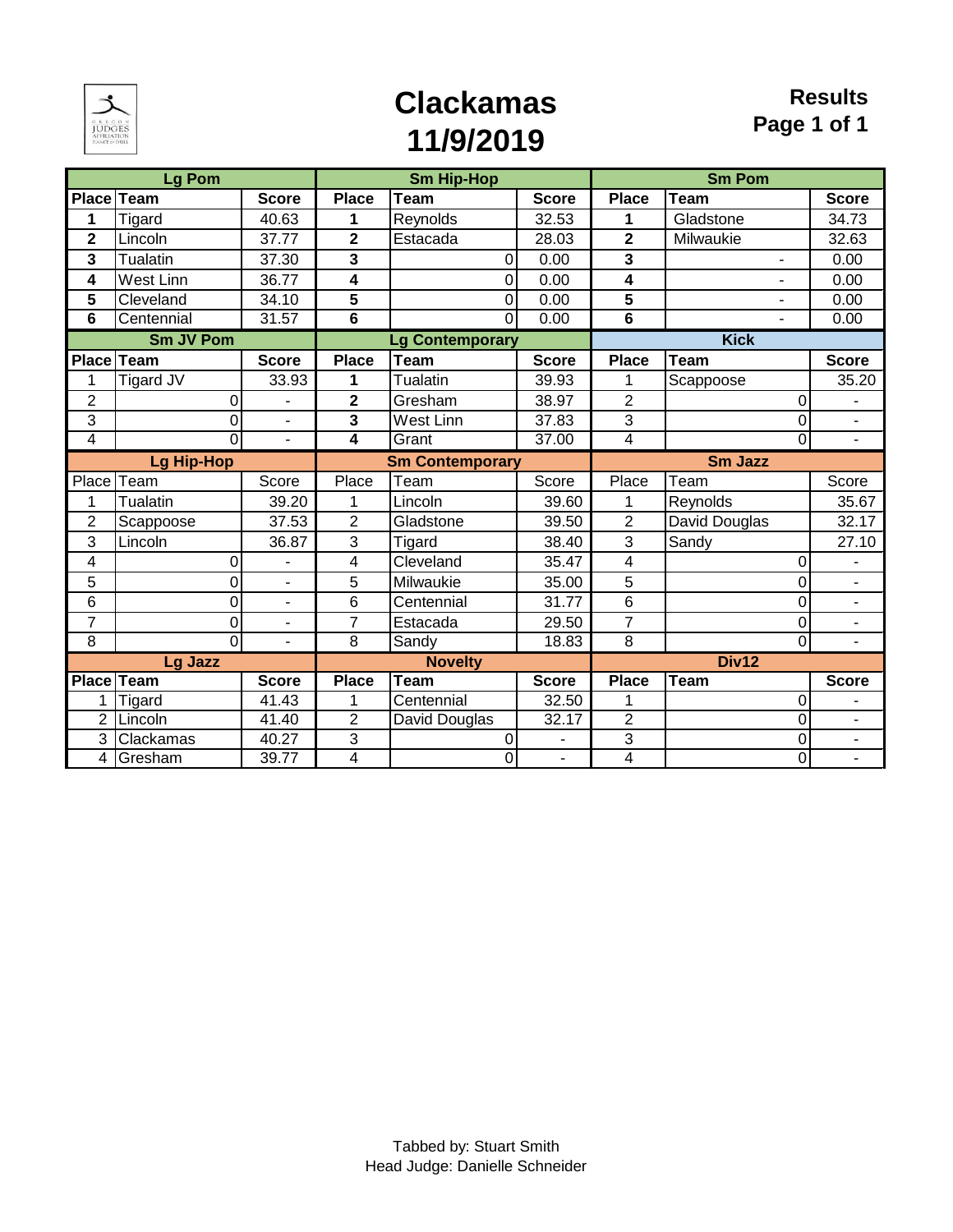

### Wilsonville 11.9.2019

|                   | <b>Modern</b>             |                          |                         | <b>Small Pom</b>     |              |                      | <b>Large Jazz</b> |                          |
|-------------------|---------------------------|--------------------------|-------------------------|----------------------|--------------|----------------------|-------------------|--------------------------|
| <b>Place</b>      | Team                      | <b>Score</b>             | <b>Place</b>            | <b>Team</b>          | <b>Score</b> | <b>Place</b>         | Team              | <b>Score</b>             |
| 1                 | Canby                     | 40.27                    | 1                       | Lebanon              | 39.53        | 1                    | Pendleton         | 43.20                    |
| $\overline{2}$    | Sprague                   | 35.07                    | $\overline{2}$          | Southridge           | 36.80        | $\overline{2}$       | Stayton           | 42.73                    |
| 3                 | North Eugene              | 31.10                    | 3                       | Mountainside         | 35.40        | 3                    | Silverton         | 38.73                    |
| 4                 | $\Omega$                  | 0.00                     | 4                       | $\Omega$             | 0.00         | 4                    | Lakeridge         | 38.47                    |
|                   | <b>Small Contemporary</b> |                          |                         | <b>Large Pom</b>     |              |                      | <b>Kick</b>       |                          |
| Place             | Team<br><b>Score</b>      |                          | <b>Place</b>            | Team                 | <b>Score</b> | <b>Place</b>         | <b>Team</b>       | <b>Score</b>             |
| 1                 | Stayton                   | 46.43                    | 1                       | Pendleton            | 40.67        | 1                    | Canby             | 37.47                    |
| $\overline{c}$    | Westview                  | 41.90                    | $\overline{\mathbf{2}}$ | Lake Oswego          | 33.23        | $\overline{2}$       | Thurston          | 36.53                    |
| 3                 | Sherwood                  | 40.73                    | 3                       | <b>Sweet Home</b>    | 33.20        | 3                    | North Eugene      | <b>DQ</b>                |
| 4                 | Mountainside              | 38.00                    | 4                       | Lebanon JV           | 31.87        | 4                    | 0                 |                          |
| 5                 | North Eugene              | 30.20                    | 5                       | $\mathbf{0}$         | 0.00         | 5                    | 0                 | $\blacksquare$           |
| <b>Small Jazz</b> |                           |                          | <b>Large Contemp</b>    |                      |              | <b>Large Hip Hop</b> |                   |                          |
| Place             | Team                      | Score                    | Place                   | Team                 | Score        | Place                | Team              | Score                    |
| 1                 | Westview                  | 38.00                    | 1                       | Pendleton            | 41.83        | 1                    | Pendleton         | 42.27                    |
| $\overline{2}$    | 0                         |                          | $\overline{2}$          | Canby                | 41.77        | $\overline{2}$       | Lake Oswego       | 42.03                    |
| 3                 | 0                         | $\overline{\phantom{a}}$ | 3                       | Sunset               | 40.50        | $\overline{3}$       | Sherwood          | 41.47                    |
| 4                 | 0                         | $\overline{\phantom{a}}$ | 4                       | Silverton            | 38.77        | 4                    | North Eugene      | 35.77                    |
| 5                 | 0                         |                          | 5                       | 0                    |              | 5                    | Lebanon JV        | 34.23                    |
| $\overline{6}$    | $\overline{0}$            | $\overline{a}$           | $\overline{6}$          | $\overline{0}$       |              | $\overline{6}$       | 0                 |                          |
| <b>Novelty</b>    |                           |                          |                         | <b>Small Hip Hop</b> |              |                      | Div12             |                          |
| <b>Place</b>      | <b>Team</b>               | <b>Score</b>             | <b>Place</b>            | Team                 | <b>Score</b> | <b>Place</b>         | Team              | <b>Score</b>             |
| 1                 | Sprague                   | 39.00                    | 1                       | Southridge           | 44.40        | 1                    | 0                 | -                        |
| $\overline{2}$    | Lebanon                   | 35.03                    | $\overline{2}$          | Westview             | 43.60        | $\overline{2}$       | 0                 | ۰                        |
| 3                 | Thurston                  | 34.93                    | 3                       | Lebanon              | 39.40        | $\overline{3}$       | 0                 | -                        |
| 4                 | Mountainside              | 33.40                    | 4                       | Sunset               | 39.40        | 4                    | 0                 | -                        |
| 5                 | North Eugene              | 33.1                     | 5                       | 0                    | Ξ.           | $\overline{5}$       | 0                 | $\overline{\phantom{0}}$ |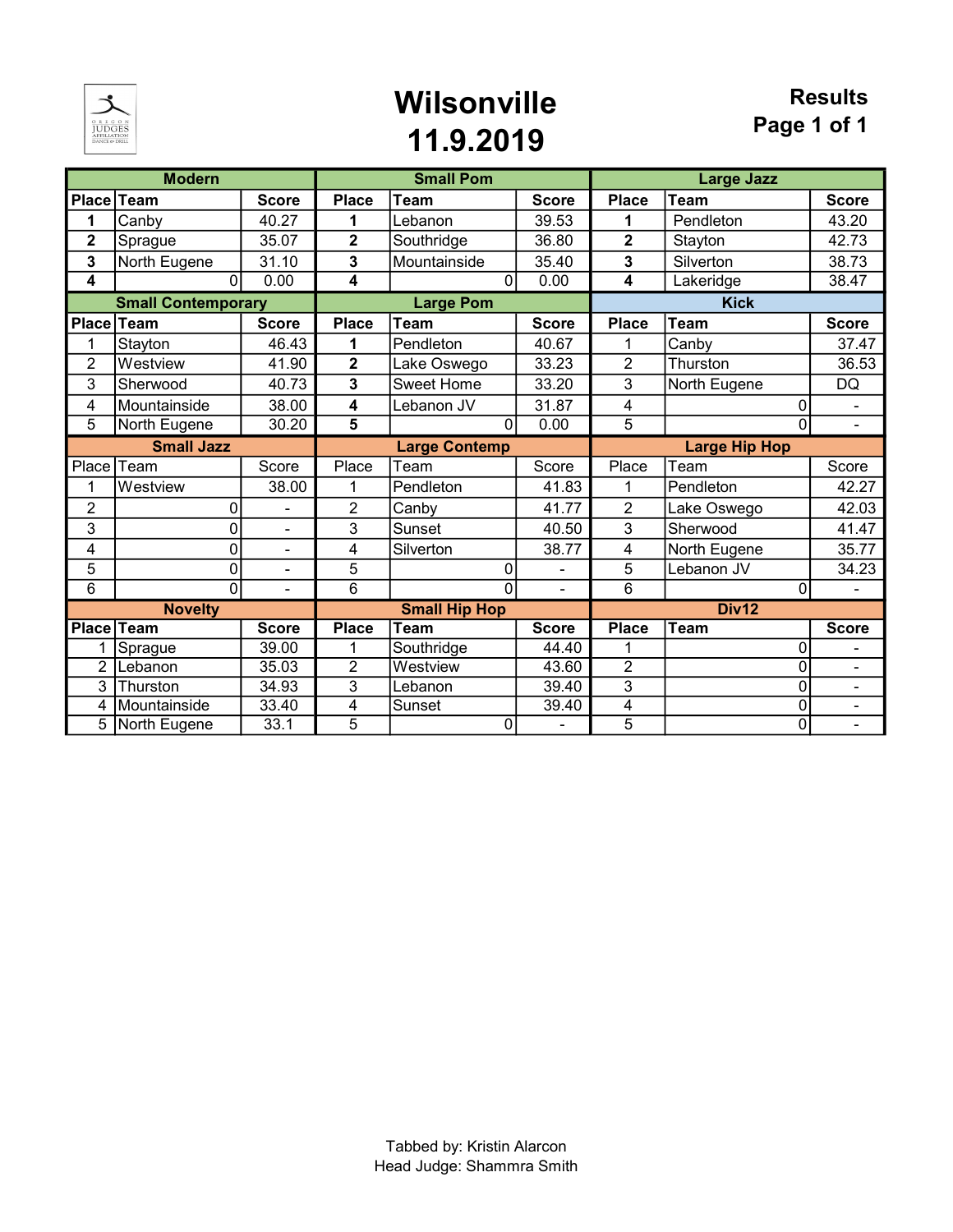

# Reynolds November 16, 2019

|                         | <b>Small Contemporary</b> |              |                   | <b>Large Contemporary</b> |              |                         | Pom           |              |
|-------------------------|---------------------------|--------------|-------------------|---------------------------|--------------|-------------------------|---------------|--------------|
|                         | Place Team                | <b>Score</b> | <b>Place</b>      | Team                      | <b>Score</b> | <b>Place</b>            | <b>Team</b>   | <b>Score</b> |
| 1                       | Clackamas                 | 43.60        | 1                 | Canby                     | 41.53        | 1                       | Gladstone     | 38.77        |
| $\mathbf 2$             | <b>Valley Catholic</b>    | 40.93        | $\mathbf 2$       | Gresham                   | 39.50        | $\overline{\mathbf{2}}$ | Cleveland     | 36.70        |
| 3                       | Gladstone                 | 36.80        | 3                 | <b>Barlow</b>             | 38.93        | 3                       | <b>McNary</b> | 27.40        |
| 4                       | Cleveland                 | 36.20        | 4                 | Grant                     | 38.00        |                         |               |              |
| 5                       | Century                   | 34.03        |                   |                           |              |                         |               |              |
| $6\phantom{1}6$         | La Salle                  | 31.43        |                   |                           |              |                         |               |              |
| $\overline{\mathbf{7}}$ | <b>Benson</b>             | 29.83        |                   |                           |              |                         |               |              |
|                         | <b>Modern</b>             |              |                   | <b>Small Jazz</b>         |              |                         | <b>Kick</b>   |              |
| Place                   | Team                      | <b>Score</b> | <b>Place</b>      | Team                      | <b>Score</b> | <b>Place</b>            | <b>Team</b>   | <b>Score</b> |
| 1                       | Canby                     | 43.50        | 1                 | <b>Valley Catholic</b>    | 40.37        | 1                       | Canby         | 39.40        |
| $\overline{2}$          | Parkrose                  | 35.27        | $\mathbf 2$       | Gladstone                 | 37.47        | $\overline{2}$          | 0             | ۰            |
| 3                       | 0                         |              | 3                 | David Douglas             | 32.03        | 3                       | 0             |              |
|                         |                           |              |                   |                           |              |                         |               |              |
|                         | <b>Intermediate Jazz</b>  |              | <b>Large Jazz</b> |                           |              | <b>Hip Hop</b>          |               |              |
| Place                   | Team                      | Score        | Place             | Team                      | Score        | Place                   | Team          | Score        |
| 1                       | Lakeridge                 | 40.40        | 1                 | Clackamas                 | 41.17        | 1                       | Oregon City   | 38.60        |
| $\overline{2}$          | Century                   | 35.07        | $\overline{2}$    | Gresham                   | 40.70        | $\overline{2}$          | Parkrose      | 37.00        |
| 3                       | McNary                    | 30.50        |                   |                           |              |                         |               |              |
|                         |                           |              |                   |                           |              |                         |               |              |
|                         | <b>Novelty</b>            |              |                   |                           |              |                         |               |              |
|                         | Place Team                | <b>Score</b> |                   |                           |              |                         |               |              |
| 1                       | <b>Barlow</b>             | 39.00        |                   |                           |              |                         |               |              |
| $\overline{2}$          | David Douglas             | 32.83        |                   |                           |              |                         |               |              |
| 3                       | Benson                    | 28.27        |                   |                           |              |                         |               |              |
|                         |                           |              |                   |                           |              |                         |               |              |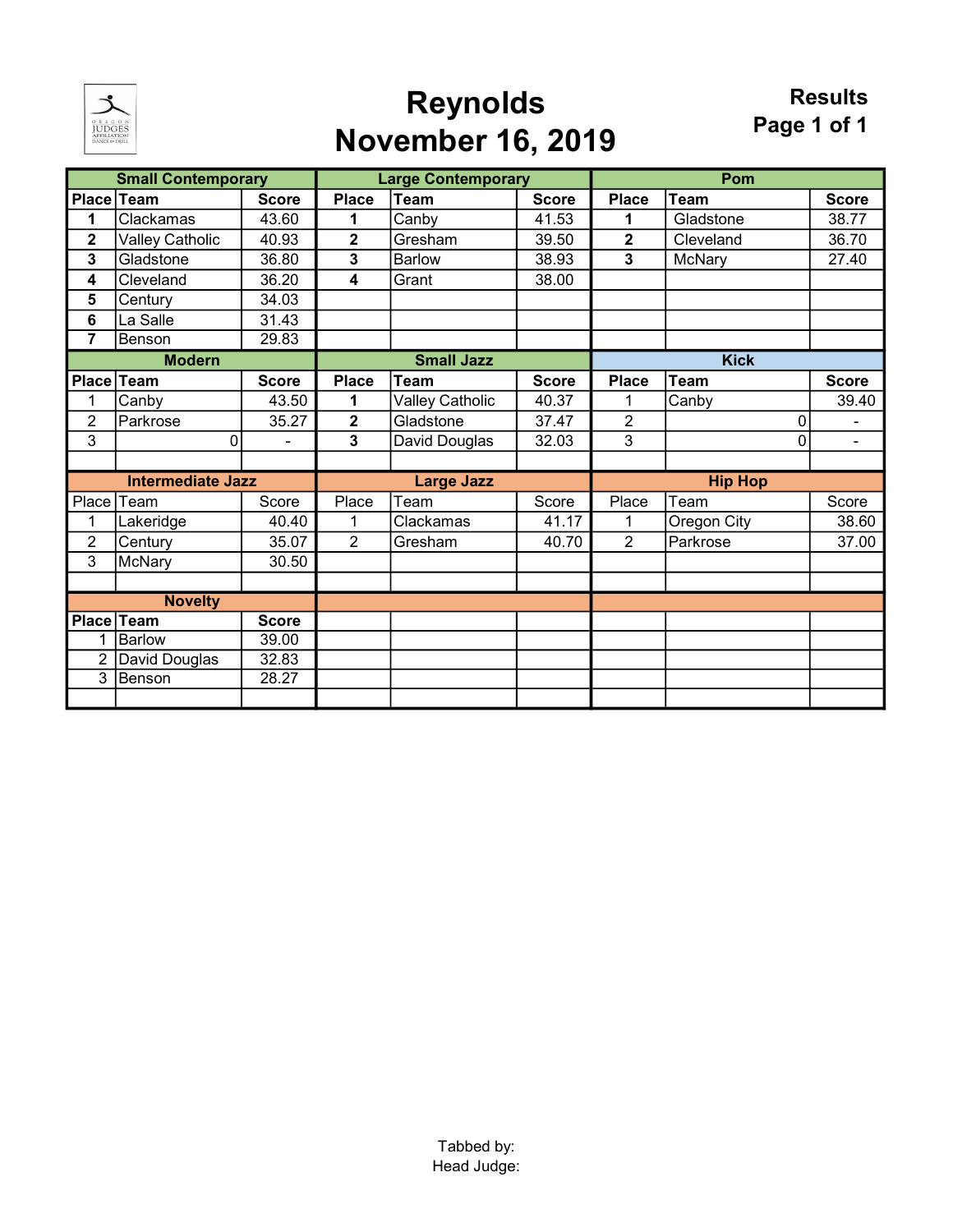

### Scappoose "Happy Feet" Nov. 16th, 2019

|                                      | <b>JV Pom</b>        |              |                | <b>Small Jazz</b>    |              | <b>Large Jazz</b> |                  |              |  |
|--------------------------------------|----------------------|--------------|----------------|----------------------|--------------|-------------------|------------------|--------------|--|
| <b>Place</b>                         | <b>Team</b>          | <b>Score</b> | <b>Place</b>   | <b>Team</b>          | <b>Score</b> | <b>Place</b>      | <b>Team</b>      | <b>Score</b> |  |
| 1                                    | <b>Tigard B</b>      | 35.10        |                | Westview             | 35.83        |                   | <b>Tigard</b>    | 43.40        |  |
| $\overline{2}$                       | Sheldon              | 32.37        | 2              | Philomath            | 34.20        | $\overline{2}$    | Stayton          | 42.23        |  |
|                                      |                      |              | 3              | Liberty              | 33.77        | 3                 | Lincoln          | 41.57        |  |
|                                      |                      |              | 4              | Sandy                | 27.60        |                   |                  |              |  |
| <b>Modern</b>                        |                      |              |                | <b>Small Hip Hop</b> |              |                   | <b>Kick</b>      |              |  |
| <b>Place</b><br>Team<br><b>Score</b> |                      |              | <b>Place</b>   | <b>Team</b>          | <b>Score</b> | <b>Place</b>      | <b>Team</b>      | <b>Score</b> |  |
| 1                                    | Sprague              | 37.67        | 1              | Westview             | 44.30        |                   | Sheldon          | 38.73        |  |
| $\mathbf 2$                          | Glencoe              | 36.87        | $\overline{2}$ | Sheldon              | 39.77        | $\overline{2}$    | Scappoose        | 33.27        |  |
| 3                                    | Liberty              | 32.57        | 3              | Philomath            | 35.90        |                   |                  |              |  |
|                                      |                      |              | 4              | Putnam               | 34.97        |                   |                  |              |  |
|                                      |                      |              | 5              | Wilsonville          | 25.87        |                   |                  |              |  |
|                                      | <b>Large Pom</b>     |              |                | <b>Small Pom</b>     |              |                   | Lrg. Contemp     |              |  |
| <b>Place</b>                         | <b>Team</b>          | <b>Score</b> | <b>Place</b>   | <b>Team</b>          | <b>Score</b> | <b>Place</b>      | <b>Team</b>      | <b>Score</b> |  |
| 1                                    | <b>Tigard</b>        | 41.63        | 1              | Sheldon              | 36.97        | 1                 | Westview         | 41.63        |  |
| $\overline{2}$                       | Lincoln              | 40.90        | $\overline{2}$ | <b>Forest Grove</b>  | 34.90        | $\overline{2}$    | Lincoln          | 40.27        |  |
| 3                                    | <b>West Linn</b>     | 36.43        | 3              | Wilsonville          | 32.63        | 3                 | <b>West Linn</b> | 38.53        |  |
|                                      |                      |              | 4              | Liberty              | 31.67        | 4                 | <b>Tigard B</b>  | 35.33        |  |
|                                      |                      |              | $\overline{5}$ | Philomath            | 21.37        | $\overline{5}$    | Woodburn         | 27.03        |  |
|                                      | <b>Small Contemp</b> |              |                | <b>Lrg. Hip Hop</b>  |              |                   | <b>Novelty</b>   |              |  |
| <b>Place</b>                         | Team                 | <b>Score</b> | <b>Place</b>   | Team                 | <b>Score</b> | <b>Place</b>      | <b>Team</b>      | <b>Score</b> |  |
| 1                                    | Stayton              | 44.57        |                | Sherwood             | 41.03        |                   | Sprague          | 40.67        |  |
| $\overline{2}$                       | Sheldon              | 40.50        | $\overline{2}$ | Lincoln              | 38.93        | $\overline{2}$    | Sheldon          | 38.90        |  |
| $\overline{3}$                       | Glencoe              | 40.10        |                |                      |              | $\overline{3}$    | Philomath        | 36.33        |  |
| 4                                    | Sherwood             | 39.80        |                |                      |              | 4                 | Putnam           | 35.73        |  |
| $\overline{5}$                       | Sandy                | 28.03333     |                |                      |              |                   |                  |              |  |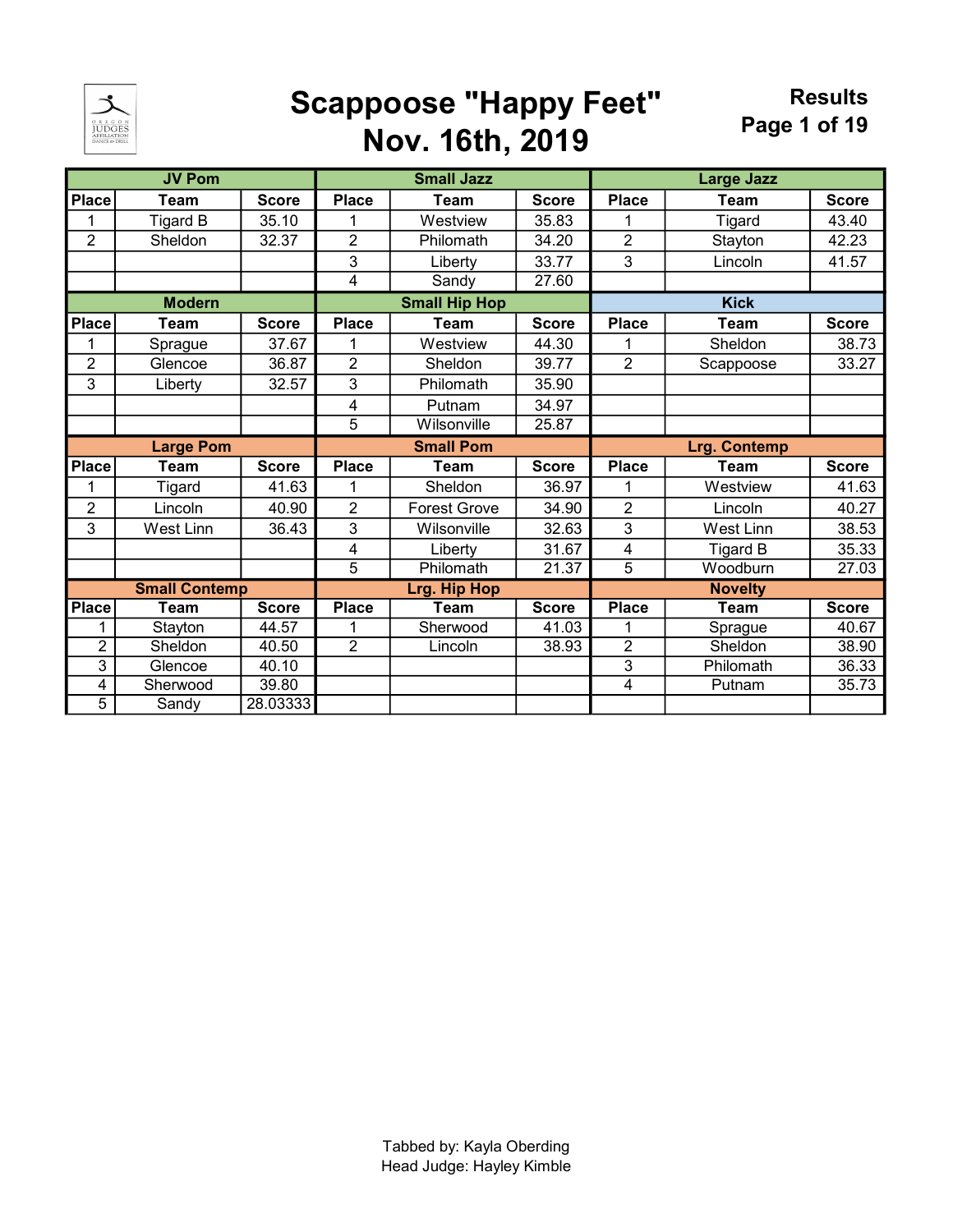

|                         | <b>JV Small Pom</b>        |                              |                         | <b>Varsity Small Pom</b>     |                          |                  | <b>Varsity Lrg Pom</b>   |                              |  |  |
|-------------------------|----------------------------|------------------------------|-------------------------|------------------------------|--------------------------|------------------|--------------------------|------------------------------|--|--|
| Place Team              |                            | <b>Score</b>                 | <b>Place</b>            | <b>Team</b>                  | <b>Score</b>             | <b>Place</b>     | Team                     | <b>Score</b>                 |  |  |
| 1                       | Sheldon JV                 | 33.20                        | 1                       | Sheldon                      | 36.87                    | 1                | Lake Oswego              | 40.97                        |  |  |
| $\mathbf 2$             | Lebanon JV                 | 32.97                        | $\mathbf{2}$            | <b>Forest Grove</b>          | 35.50                    | $\mathbf 2$      | West Linn                | 37.27                        |  |  |
| 3                       | $\overline{0}$             | 0.00                         | 3                       | Philomath                    | 34.90                    | 3                | Tualatin                 | 28.93                        |  |  |
| 4                       | 0                          | 0.00                         | 4                       | Lebanon                      | 27.03                    | 4                |                          | 0.00                         |  |  |
| 5                       | 0                          | 0.00                         | 5                       | 0                            | 0.00                     | 5                | ä,                       | 0.00                         |  |  |
| 6                       | 0                          | 0.00                         | 6                       | $\pmb{0}$                    | 0.00                     | 6                | $\overline{a}$           | 0.00                         |  |  |
| 7                       | 0                          | 0.00                         | 7                       | $\pmb{0}$                    | 0.00                     | 7                | -                        | 0.00                         |  |  |
| 8                       | 0                          | 0.00                         | 8                       | $\pmb{0}$                    | 0.00                     | 8                | $\blacksquare$           | 0.00                         |  |  |
| $\boldsymbol{9}$        | 0                          | 0.00                         | $\boldsymbol{9}$        | $\pmb{0}$                    | 0.00                     | 9                | ۰                        | 0.00                         |  |  |
| 10                      | 0                          | 0.00                         | 10                      | $\mathsf 0$                  | 0.00                     | 10               |                          | 0.00                         |  |  |
| 11                      | 0                          | 0.00                         | 11                      | 0                            | 0.00                     | 11               | $\blacksquare$           | 0.00                         |  |  |
| 12                      | 0                          | 0.00                         | 12                      | 0                            | 0.00                     | 12               | $\overline{\phantom{a}}$ | 0.00                         |  |  |
| 13                      | 0                          | 0.00                         | 13                      | $\pmb{0}$                    | 0.00                     | 13               |                          | 0.00                         |  |  |
| $\overline{14}$         | 0                          | 0.00                         | $\overline{14}$         | $\overline{0}$               | 0.00                     | $\overline{14}$  | $\overline{\phantom{a}}$ | 0.00                         |  |  |
|                         | <b>JV Contemp</b>          |                              |                         | <b>Varsity Small Contemp</b> |                          |                  | <b>Varsity Lrg Kick</b>  |                              |  |  |
|                         | Place Team                 | <b>Score</b>                 | <b>Place</b>            | <b>Team</b>                  | <b>Score</b>             | <b>Place</b>     | Team                     | <b>Score</b>                 |  |  |
| 1                       | Sheldon JV                 | 33.77                        | 1                       | Sheldon                      | 39.50                    | 1                | North Eugene             | 33.07                        |  |  |
| $\overline{2}$          | 0                          | $\blacksquare$               | $\mathbf 2$             | South Albany                 | 39.47                    | $\overline{2}$   | 0                        |                              |  |  |
| 3                       | 0                          | $\blacksquare$               | 3                       | Sherwood                     | 39.27                    | 3                | 0                        | $\qquad \qquad \blacksquare$ |  |  |
| 4                       | 0                          | $\qquad \qquad \blacksquare$ | $\overline{\mathbf{4}}$ | North Eugene                 | 33.27                    | 4                | 0                        | ۰                            |  |  |
| 5                       | 0                          | $\blacksquare$               | 5                       | Willamette                   | 31.77                    | 5                | 0                        | $\blacksquare$               |  |  |
| 6                       | 0                          | $\blacksquare$               | 6                       | 0                            | 0.00                     | 6                | 0                        | $\blacksquare$               |  |  |
| 7                       | 0                          | $\blacksquare$               | 7                       | 0                            | 0.00                     | 7                | 0                        | $\overline{\phantom{0}}$     |  |  |
| $\bf 8$                 | 0                          | $\blacksquare$               | 8                       | 0                            | 0.00                     | 8                | 0                        | $\blacksquare$               |  |  |
| $\boldsymbol{9}$        | 0                          | $\overline{\phantom{a}}$     | $\boldsymbol{9}$        | $\pmb{0}$                    | 0.00                     | $\boldsymbol{9}$ | 0                        | $\blacksquare$               |  |  |
| 10                      | 0                          | $\qquad \qquad \blacksquare$ | 10                      | $\pmb{0}$                    | 0.00                     | 10               | 0                        | ۰                            |  |  |
| 11                      | 0                          | $\blacksquare$               | 11                      | $\pmb{0}$                    | 0.00                     | 11               | 0                        | $\blacksquare$               |  |  |
| 12                      | 0                          | $\blacksquare$               | 12                      | $\pmb{0}$                    | 0.00                     | 12               | 0                        | $\blacksquare$               |  |  |
| 13                      | 0                          | $\qquad \qquad \blacksquare$ | 13                      | $\pmb{0}$                    | 0.00                     | 13               | 0                        | ۰                            |  |  |
| $\overline{14}$         | $\overline{0}$             | $\blacksquare$               | $\overline{14}$         | 0                            | 0.00                     | $\overline{14}$  | 0                        | $\blacksquare$               |  |  |
|                         | <b>Varsity Lrg Contemp</b> |                              |                         | Div <sub>8</sub>             |                          |                  | Div9                     |                              |  |  |
|                         | Place Team                 | Score                        | Place                   | Team                         | Score                    | Place            | Team                     | Score                        |  |  |
| 1                       | Tualatin                   | 38.03                        | 1                       | 0                            |                          | 1                | $\overline{0}$           |                              |  |  |
| $\overline{2}$          | West Linn                  | 37.77                        | $\overline{2}$          | $\pmb{0}$                    | $\blacksquare$           | $\overline{2}$   | $\overline{0}$           | $\blacksquare$               |  |  |
| 3                       | Silverton                  | 35.27                        | $\mathbf{3}$            | $\pmb{0}$                    | $\blacksquare$           | $\mathbf{3}$     | 0                        | $\blacksquare$               |  |  |
| $\overline{\mathbf{4}}$ | $\overline{0}$             | $\blacksquare$               | $\overline{\mathbf{4}}$ | 0                            | $\blacksquare$           | 4                | 0                        | $\blacksquare$               |  |  |
| 5                       | 0                          | $\qquad \qquad \blacksquare$ | 5                       | 0                            | $\blacksquare$           | 5                | 0                        | ٠                            |  |  |
| $\,6\,$                 | 0                          | $\blacksquare$               | $\,6$                   | 0                            | $\blacksquare$           | $\,6\,$          | 0                        | $\blacksquare$               |  |  |
| $\overline{7}$          | 0                          | $\blacksquare$               | $\overline{7}$          | 0                            | $\blacksquare$           | $\overline{7}$   | 0                        | $\blacksquare$               |  |  |
| 8                       | $\mathbf 0$                | $\overline{\phantom{a}}$     | 8                       | 0                            | $\overline{\phantom{a}}$ | $\bf 8$          | 0                        | ٠                            |  |  |
| $\boldsymbol{9}$        | 0                          | $\blacksquare$               | $\boldsymbol{9}$        | 0                            | $\blacksquare$           | $\boldsymbol{9}$ | 0                        | $\blacksquare$               |  |  |
| 10                      | 0                          | $\blacksquare$               | 10                      | $\overline{0}$               | $\blacksquare$           | 10               | $\overline{0}$           | $\blacksquare$               |  |  |
| 11                      | $\overline{0}$             | $\qquad \qquad \blacksquare$ | 11                      | Tabbed by;                   |                          | 11               | $\overline{0}$           | ۰                            |  |  |
|                         |                            |                              |                         | Head Judge:                  |                          |                  |                          |                              |  |  |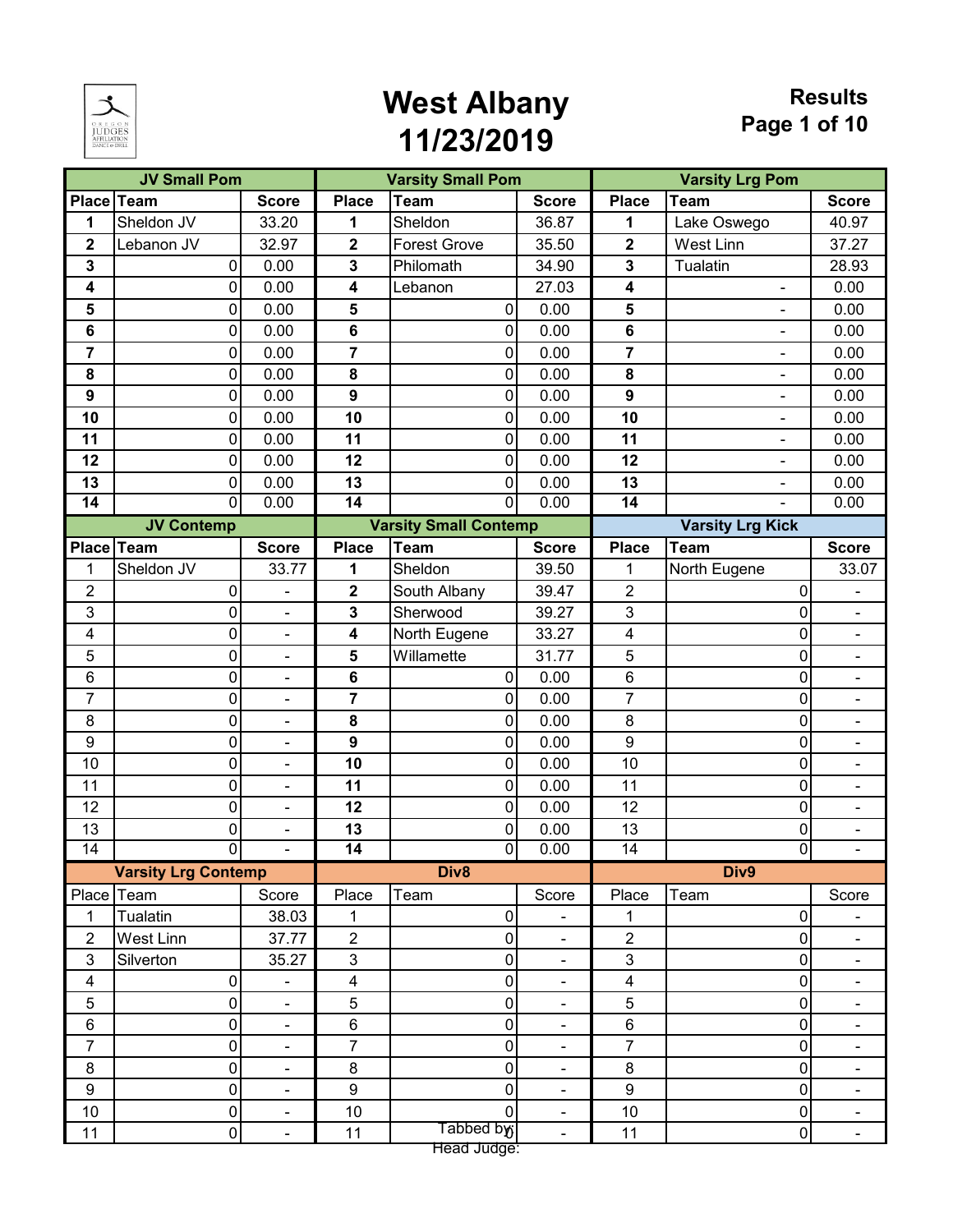

#### **Results Page 1 of 12**

|                         | <b>Varsity Small Jazz</b>    |                              |                         | <b>Varsity Lrg Jazz</b>    |                          |                         | <b>JV Hip Hop</b>            |                          |
|-------------------------|------------------------------|------------------------------|-------------------------|----------------------------|--------------------------|-------------------------|------------------------------|--------------------------|
| <b>Place</b>            | Team                         | <b>Score</b>                 | <b>Place</b>            | <b>Team</b>                | <b>Score</b>             | <b>Place</b>            | <b>Team</b>                  | <b>Score</b>             |
| 1                       | West Albany                  | 37.30                        | 1                       | Silverton                  | 37.87                    | 1                       | Sheldon JV                   | 34.83                    |
| $\mathbf{2}$            | Philomath                    | 35.40                        | $\mathbf 2$             | 0                          | 0.00                     | $\mathbf 2$             | Lebanon JV                   | 31.87                    |
| 3                       | $\overline{0}$               | 0.00                         | 3                       | $\pmb{0}$                  | 0.00                     | $\mathbf{3}$            |                              | 0.00                     |
| 4                       | 0                            | 0.00                         | 4                       | 0                          | 0.00                     | $\overline{\mathbf{4}}$ | $\frac{1}{2}$                | 0.00                     |
| 5                       | 0                            | 0.00                         | 5                       | 0                          | 0.00                     | 5                       |                              | 0.00                     |
| 6                       | $\overline{0}$               | 0.00                         | $\bf 6$                 | $\pmb{0}$                  | 0.00                     | 6                       | $\overline{a}$               | 0.00                     |
| 7                       | 0                            | 0.00                         | $\overline{\mathbf{r}}$ | $\pmb{0}$                  | 0.00                     | $\overline{\mathbf{z}}$ | $\frac{1}{2}$                | 0.00                     |
| 8                       | 0                            | 0.00                         | 8                       | $\pmb{0}$                  | 0.00                     | 8                       |                              | 0.00                     |
| $\boldsymbol{9}$        | $\overline{0}$               | 0.00                         | $\boldsymbol{9}$        | $\pmb{0}$                  | 0.00                     | $\boldsymbol{9}$        | $\overline{a}$               | 0.00                     |
| 10                      | 0                            | 0.00                         | 10                      | $\pmb{0}$                  | 0.00                     | 10                      | $\frac{1}{2}$                | 0.00                     |
| 11                      | 0                            | 0.00                         | 11                      | 0                          | 0.00                     | 11                      |                              | 0.00                     |
| 12                      | 0                            | 0.00                         | 12                      | 0                          | 0.00                     | 12                      | ÷,                           | 0.00                     |
| $\overline{13}$         | $\overline{0}$               | 0.00                         | 13                      | $\overline{\mathsf{o}}$    | 0.00                     | $\overline{13}$         |                              | 0.00                     |
| $\overline{14}$         | $\overline{0}$               | 0.00                         | $\overline{14}$         | $\overline{0}$             | 0.00                     | $\overline{14}$         | $\blacksquare$               | 0.00                     |
|                         | <b>Varsity Small Hip Hop</b> |                              |                         | <b>Varsity Lrg Hip Hop</b> |                          |                         | <b>Varsity Lrg Kick</b>      |                          |
|                         | Place Team                   | <b>Score</b>                 | <b>Place</b>            | <b>Team</b>                | <b>Score</b>             | <b>Place</b>            | <b>Team</b>                  | <b>Score</b>             |
| 1                       | Sheldon                      | 38.47                        | 1                       | Tualatin                   | 39.40                    | 1                       | 0                            |                          |
| $\overline{2}$          | Lebanon                      | 37.67                        | $\overline{\mathbf{2}}$ | South Albany               | 38.47                    | $\overline{2}$          | 0                            | $\blacksquare$           |
| 3                       | Philomath                    | 36.53                        | 3                       | Sherwood                   | 38.43                    | 3                       | 0                            | $\blacksquare$           |
| 4                       | <b>Forest Grove</b>          | 36.47                        | 4                       | Oregon City                | 35.97                    | 4                       | 0                            | $\overline{\phantom{0}}$ |
| 5                       | 0                            | ÷,                           | 5                       | North Eugene               | 31.43                    | 5                       | 0                            | $\frac{1}{2}$            |
| $\,6$                   | 0                            | $\blacksquare$               | $6\phantom{1}$          | Willamette                 | 30.63                    | $\,6$                   | 0                            | $\blacksquare$           |
| 7                       | 0                            | $\qquad \qquad \blacksquare$ | 7                       | 0                          | 0.00                     | $\overline{7}$          | 0                            | ۰                        |
| 8                       | 0                            | $\blacksquare$               | 8                       | 0                          | 0.00                     | 8                       | 0                            | $\blacksquare$           |
| $\overline{9}$          | $\overline{0}$               | $\overline{\phantom{a}}$     | $\overline{9}$          | $\overline{0}$             | 0.00                     | $\overline{9}$          | $\overline{0}$               | $\blacksquare$           |
| 10                      | 0                            | ۰                            | 10                      | $\pmb{0}$                  | 0.00                     | 10                      | 0                            | ۰                        |
| 11                      | 0                            | $\overline{\phantom{a}}$     | 11                      | $\pmb{0}$                  | 0.00                     | 11                      | 0                            | $\blacksquare$           |
| 12                      | 0                            | $\blacksquare$               | 12                      | $\pmb{0}$                  | 0.00                     | 12                      | 0                            | $\overline{\phantom{0}}$ |
| 13                      | $\mathbf 0$                  | ۰                            | 13                      | $\pmb{0}$                  | 0.00                     | 13                      | 0                            | ۳                        |
| 14                      | 0                            | $\blacksquare$               | 14                      | 0                          | 0.00                     | 14                      | 0                            | $\blacksquare$           |
|                         | <b>Varsity Small Modern</b>  |                              |                         | <b>JV Novelty</b>          |                          |                         | <b>Varsity Small Novelty</b> |                          |
|                         | Place Team                   | Score                        | Place                   | Team                       | Score                    | Place                   | Team                         | Score                    |
| 1                       | North Eugene                 | 31.27                        | 1                       | 0                          |                          | 1                       | Lebanon                      | 35.00                    |
| $\overline{2}$          | $\overline{0}$               | $\blacksquare$               | $\overline{2}$          | 0                          | $\blacksquare$           | $\overline{2}$          | Philomath                    | 34.30                    |
| 3                       | $\overline{0}$               | $\qquad \qquad \blacksquare$ | $\mathbf{3}$            | $\mathbf 0$                | $\overline{\phantom{a}}$ | $\mathfrak{S}$          | $\overline{0}$               | -                        |
| $\overline{\mathbf{4}}$ | 0                            | $\blacksquare$               | $\overline{\mathbf{4}}$ | 0                          | $\blacksquare$           | $\overline{\mathbf{4}}$ | $\overline{0}$               | $\blacksquare$           |
| 5                       | 0                            | $\overline{\phantom{a}}$     | 5                       | 0                          | $\blacksquare$           | 5                       | 0                            | ۰.                       |
| $\,6$                   | $\boldsymbol{0}$             | $\overline{\phantom{a}}$     | $\,6$                   | $\pmb{0}$                  | $\overline{\phantom{a}}$ | $\,6\,$                 | $\overline{0}$               | ۰                        |
| $\overline{7}$          | $\overline{0}$               | $\qquad \qquad \blacksquare$ | 7                       | $\overline{0}$             | $\overline{\phantom{a}}$ | 7                       | 0                            |                          |
| 8                       | 0                            | $\qquad \qquad \blacksquare$ | 8                       | 0                          | $\blacksquare$           | 8                       | 0                            | ۰                        |
| $\boldsymbol{9}$        | $\overline{0}$               | ä,                           | 9                       | 0                          | ä,                       | 9                       | 0                            | $\frac{1}{2}$            |
| 10                      | $\overline{0}$               | $\blacksquare$               | 10                      | $\pmb{0}$                  | $\blacksquare$           | 10                      | $\overline{0}$               | $\blacksquare$           |
| 11                      | 0                            | $\blacksquare$               | 11                      | Tabbed by                  | $\blacksquare$           | 11                      | $\overline{0}$               | ۰.                       |

Head Judge: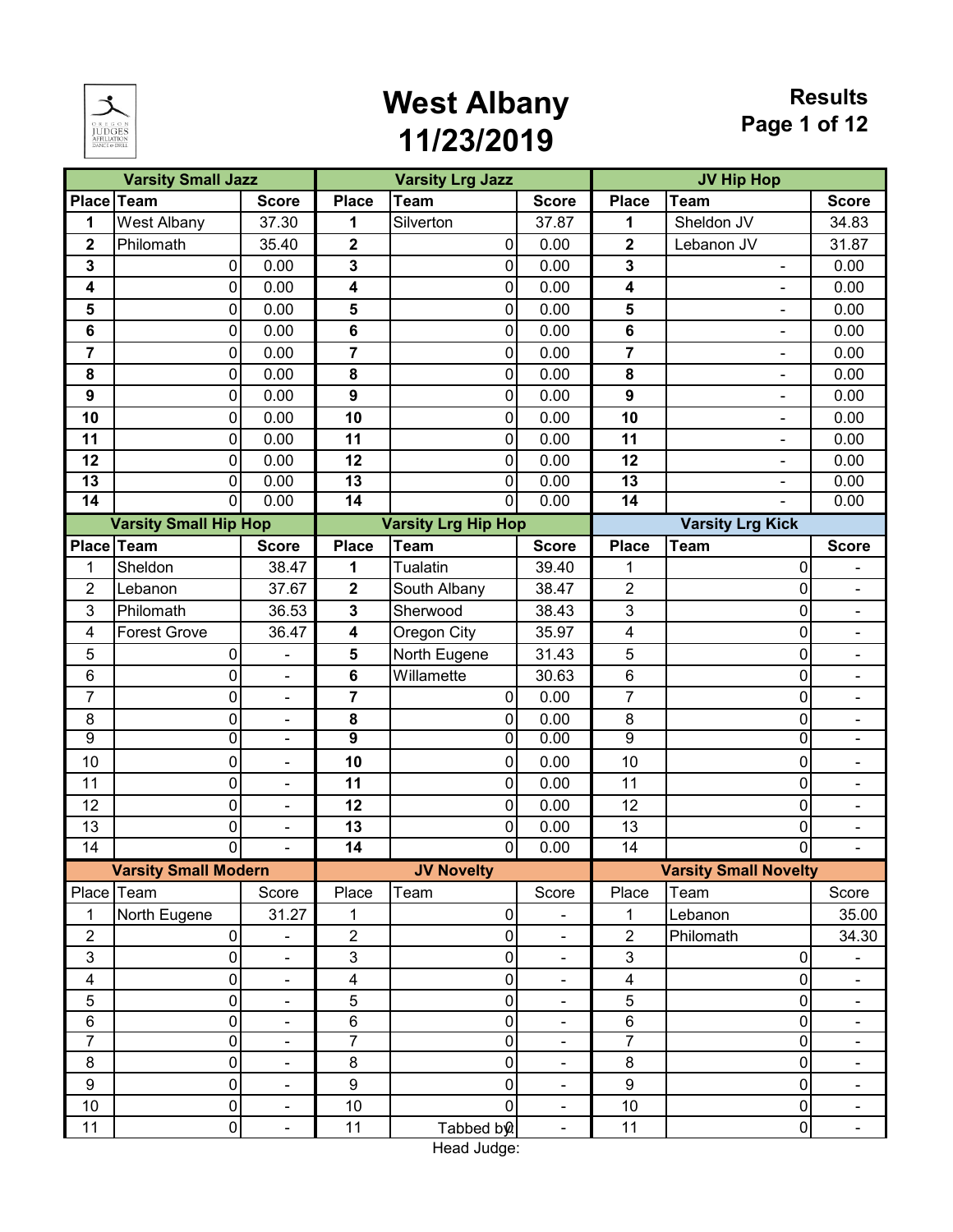

| 12 | 0                                 |              | 12           | 0              |                          | 12           | 0           |                          |
|----|-----------------------------------|--------------|--------------|----------------|--------------------------|--------------|-------------|--------------------------|
| 13 | 0                                 |              | 13           | $\pmb{0}$      |                          | 13           | 0           |                          |
|    | <b>Varsity Lrg Novelty</b>        |              |              | Div11          |                          |              | Div12       |                          |
|    | <b>Place Team</b><br><b>Score</b> |              | <b>Place</b> | <b>Team</b>    | <b>Score</b>             | <b>Place</b> | <b>Team</b> | <b>Score</b>             |
| 1  | Sheldon                           | 38.97        |              | $\pmb{0}$      | $\overline{\phantom{a}}$ |              | 0           | ۰                        |
| 2  | Thurston                          | 38.17        | 2            | $\pmb{0}$      | $\overline{\phantom{a}}$ | 2            | 0           | $\overline{\phantom{a}}$ |
| 3  | North Eugene                      | 33.43        | 3            | $\pmb{0}$      | $\overline{\phantom{a}}$ | 3            | 0           | ۰                        |
| 4  | $\overline{0}$                    | 0.00         | 4            | $\overline{0}$ | $\overline{\phantom{a}}$ | 4            | 0           | ۰                        |
| 5  | 0                                 | $\mathbf 0$  | 5            | $\pmb{0}$      | $\overline{\phantom{0}}$ | 5            |             |                          |
| 6  | 0                                 | 0            | 6            | 0              | $\overline{\phantom{0}}$ | 6            |             |                          |
| 7  | 0                                 | $\mathbf 0$  | 7            | $\mathbf 0$    | $\overline{\phantom{0}}$ | ⇁            |             |                          |
| 8  | 0                                 | 0            | 8            | 0              | $\blacksquare$           | 8            |             |                          |
| 9  | 0                                 | $\mathbf 0$  | 9            | $\mathbf 0$    | $\overline{\phantom{0}}$ | 9            |             |                          |
| 10 | 0                                 | $\mathbf{0}$ | 10           | $\pmb{0}$      | $\blacksquare$           | 10           |             |                          |
| 11 | 0                                 | $\mathbf 0$  | 11           | $\pmb{0}$      |                          | 11           |             |                          |
| 12 | 0                                 | 0            | 12           | 0              | $\overline{\phantom{0}}$ | 12           |             |                          |
| 13 | 0                                 | 0            | 13           | 0              | ۰                        | 13           |             |                          |
| 14 | 0                                 | 0            | 14           | 0              |                          | 14           | 0           |                          |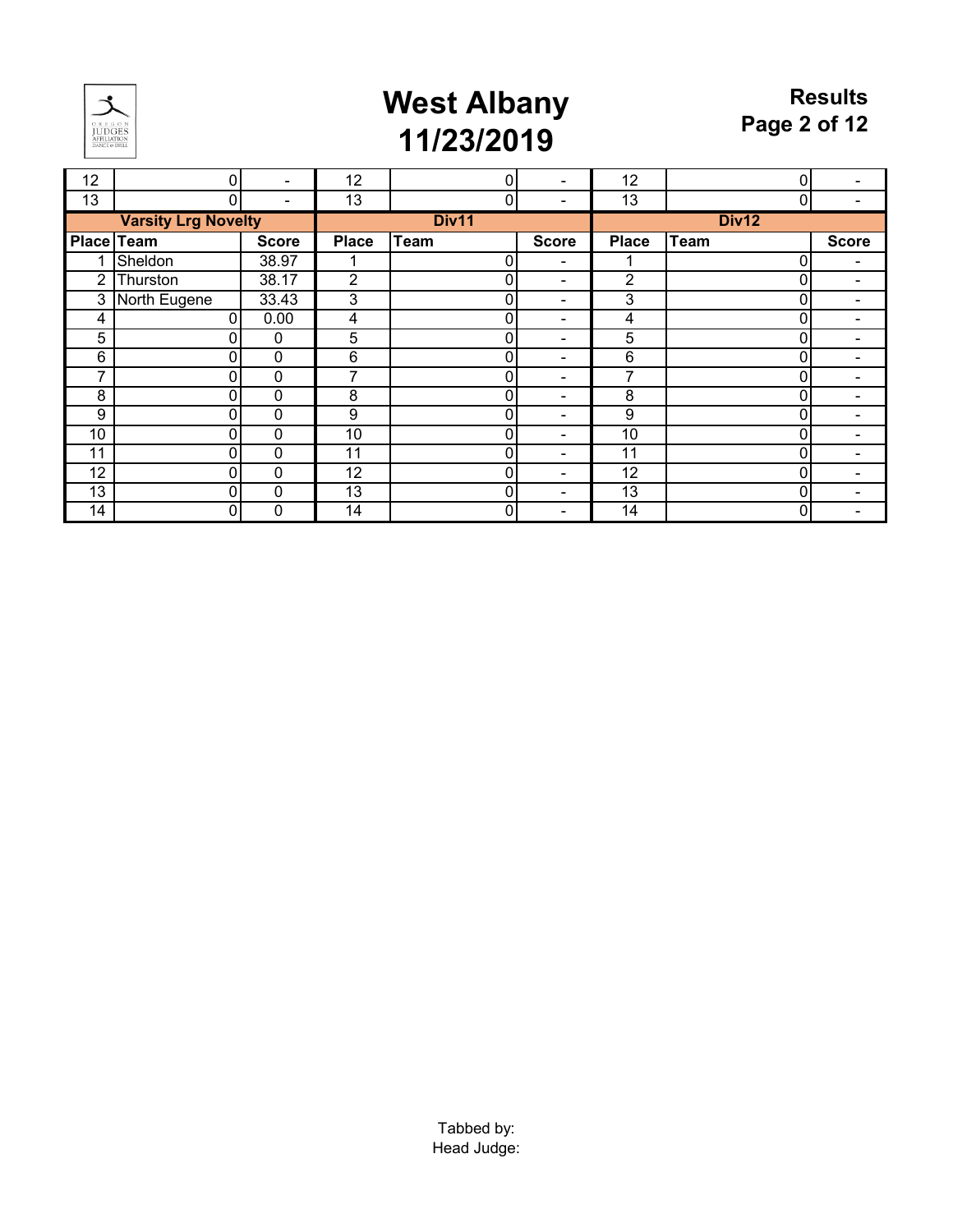

#### **Results Page 1 of 2**

| <b>Varsity Small Kick</b> |             |              |  |  |  |  |  |  |
|---------------------------|-------------|--------------|--|--|--|--|--|--|
| 7.5                       | <b>Team</b> | <b>Score</b> |  |  |  |  |  |  |
| 1                         | Sheldon     | 38.43        |  |  |  |  |  |  |
| $\overline{2}$            | Thurston    | 36.33        |  |  |  |  |  |  |
| 3                         | 0           |              |  |  |  |  |  |  |
| 7.6                       | 0           |              |  |  |  |  |  |  |
| 5                         | 0           |              |  |  |  |  |  |  |
| 7.7                       | 0           |              |  |  |  |  |  |  |
| 7                         | 0           |              |  |  |  |  |  |  |
| 8                         | 0           |              |  |  |  |  |  |  |
| 9                         | 0           |              |  |  |  |  |  |  |
| 10                        | 0           |              |  |  |  |  |  |  |
| 11                        | 0           |              |  |  |  |  |  |  |
| 12                        | 0           |              |  |  |  |  |  |  |
| 13                        | 0           |              |  |  |  |  |  |  |
| $\overline{14}$           | ი           |              |  |  |  |  |  |  |

Tabbed by: Head Judge: